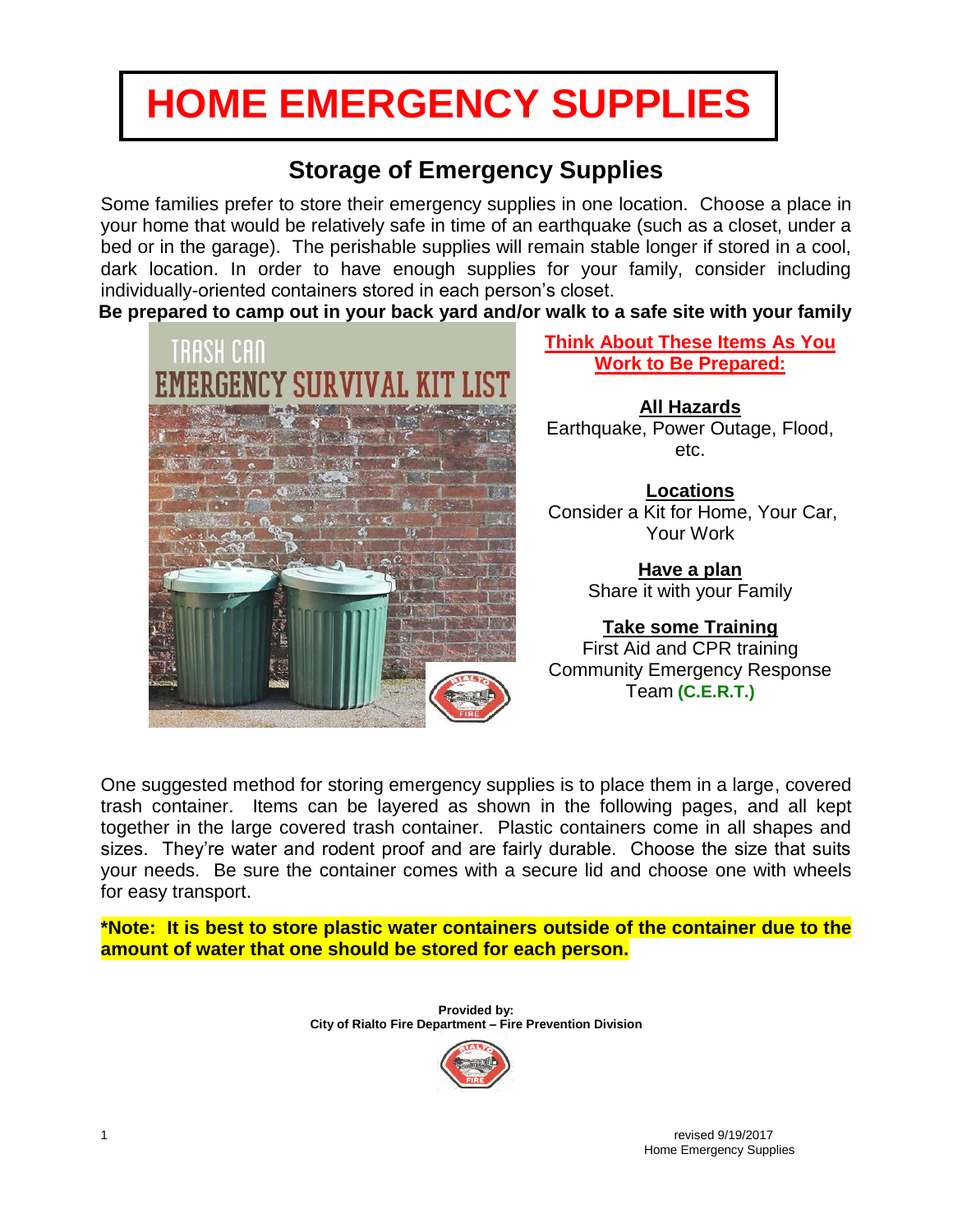# **EMERGENCY FOOD SUPPLY**

### **WHY?**

In an emergency such as a large earthquake, food suppliers such as grocery stores will probably sustain heavy damage and will not be available for several days. Roads may be blocked and extended power outages could occur.

### WHAT SHOULD LDO?

Prepare an emergency food supply that will last each individual 14 days. Use foods that your family likes. Canned foods, dry mixes, dehydrated fruit, etc. that you normally use will do just fine. Try for a balanced meal approach. Do not forget to include a manual can opener in case of a power outage. Foods stored in dark, cool areas last longer. Rotate food items from storage at least once or twice a year to avoid spoilage and to keep your supply fresh. It may be helpful to write the date on the items the day they were stored. **Keep an extra propane tank for your BBQ on hand.**

### **WHAT ABOUT FOODS IN REFRIGERATORS OR FREEZERS?**

Perishable foods such as milk, meats, etc., that are normally stored under refrigeration will spoil quickly without it. Foods in freezers can last several days without power if the door is left closed.

### **WHAT NOT TO DO….**

If perishable foods lose refrigeration and become warm, DO NOT USE. Bacteria grow rapidly without refrigeration, and may cause food poisoning.

If canned foods have been damaged and are bulging or leaking DO NOT USE.

DO NOT USE food from open containers where broken glass is present, or where household chemicals have spilled.

Unsealed containers and those that have been punctured by rodents or have rodent droppings should NOT BE USED.

There are several reputable suppliers of prepared emergency food supplies for individuals, families and business. Check the internet for a distributor near you.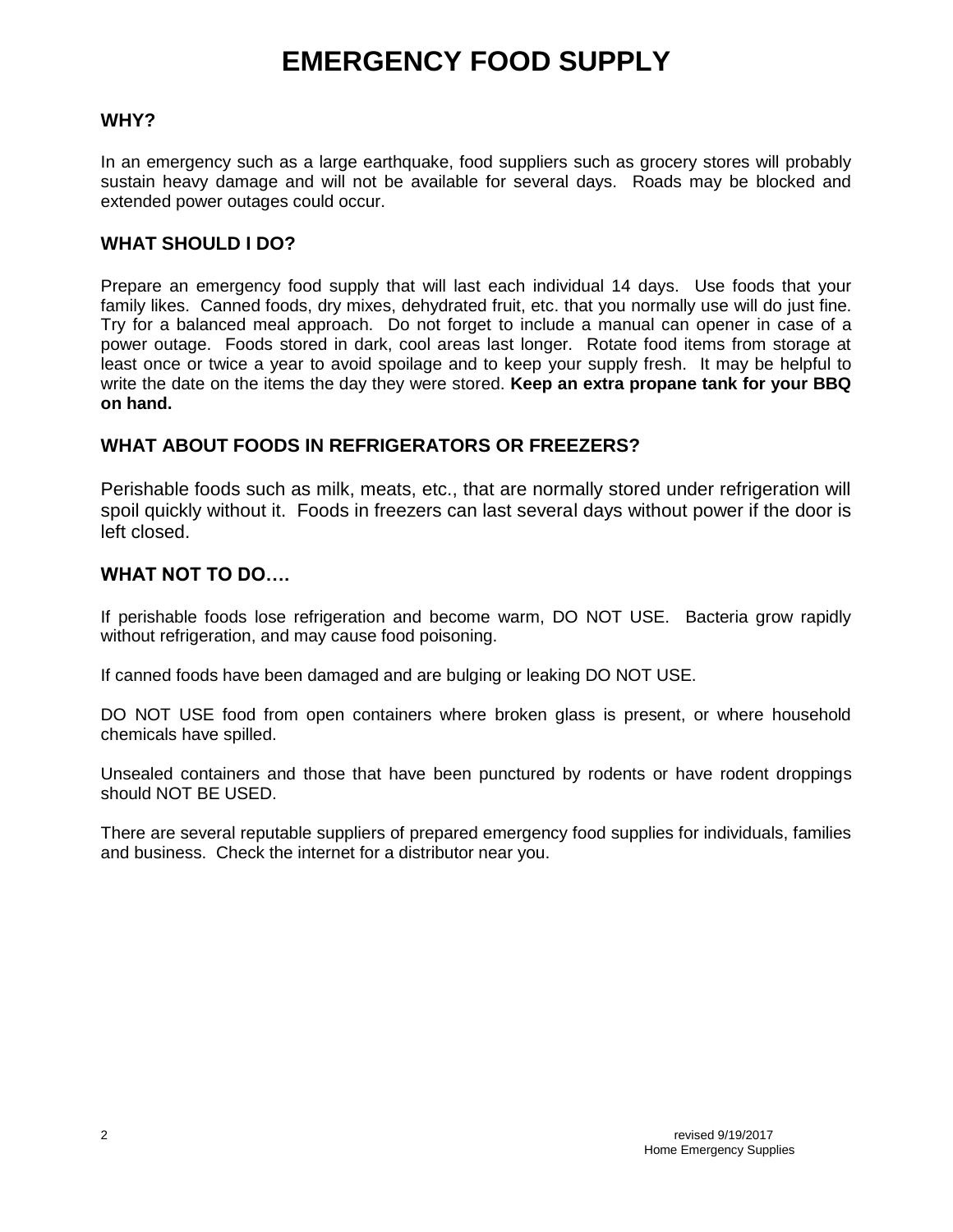# **FOURTEEN-DAY SURVIVAL PACK**





# **TOP OF THE BARREL**

### **Flashlight, Radio, Batteries**

### **FIRST AID KIT**

### **DRUGS**

Antibiotic Ointment<br>Aspirin Tablets Syrup of Ipacac (to induce vomiting) Butterfly Bandages Kaopectate Gauze Pads (4"x4") Prescription Medicines

Adhesive Tape 2" width roll Sterile Bandage 2" width roll **TWEEF** Tweezers Sterile Bandage 4" width roll Thermometer<br>Bandage, Large Triangular Sandage, Detroleum Jelly Bandage, Large Triangular Bandages, Plastic Strips Tissues<br>Cotton Tipped Swabs The Theory Pocket Knife Cotton Tipped Swabs

**Ace Bandages** 

# **DRESSINGS MISCELLANEOUS**

First Aid Handbook

# **MIDDLE OF THE BARREL**

### **FOOD**

### **This example is a 14 day supply of food requiring no refrigeration:**

Canned Tuna or Pork and Beans (1/2 lb. per person) Nonfat Dry Milk (1/2 lb. per person) Dried Apricots (1/2 lb. per person) Canned Orange or Tomato Juice Peanut Butter (1/2 lb. per person) \*This supplies daily 2100 calories and essential nutrients Water (1-2 gallons per person per day)

## **BOTTOM OF THE BARREL**

### **BEDDING** Shovel Sleeping Bag/Blankets **Axe**

 **CLOTHING** Change of clothes (gloves, **INFANT NEEDS** sturdy shoes, jacket) **If** applicable

Towel items Good Book Paper/Pencil **MONEY**

### **FUEL & LIGHT**

Flashlights **MISCELLANEOUS Batteries** 

### **EQUIPMENT Tools**

Can Opener **Pry Bar** Dishpan Hammer Dishes and Utensils (disposable) Pliers

Plastic Sheet/Tarp Bucket (plastic bag liners)

**PERSONAL SUPPLIES PERSONAL DOCUMENTS** Toiletries (See Page 4 for suggested

Cash

**Water Purification Tablets** Candles Liquid Chlorine/Household Signal Flare **Laundry Bleach**<br>
Sterno Cans **Laundry Bleach**<br>
Eve Dropper Eye Dropper

3 revised 9/19/2017 Home Emergency Supplies

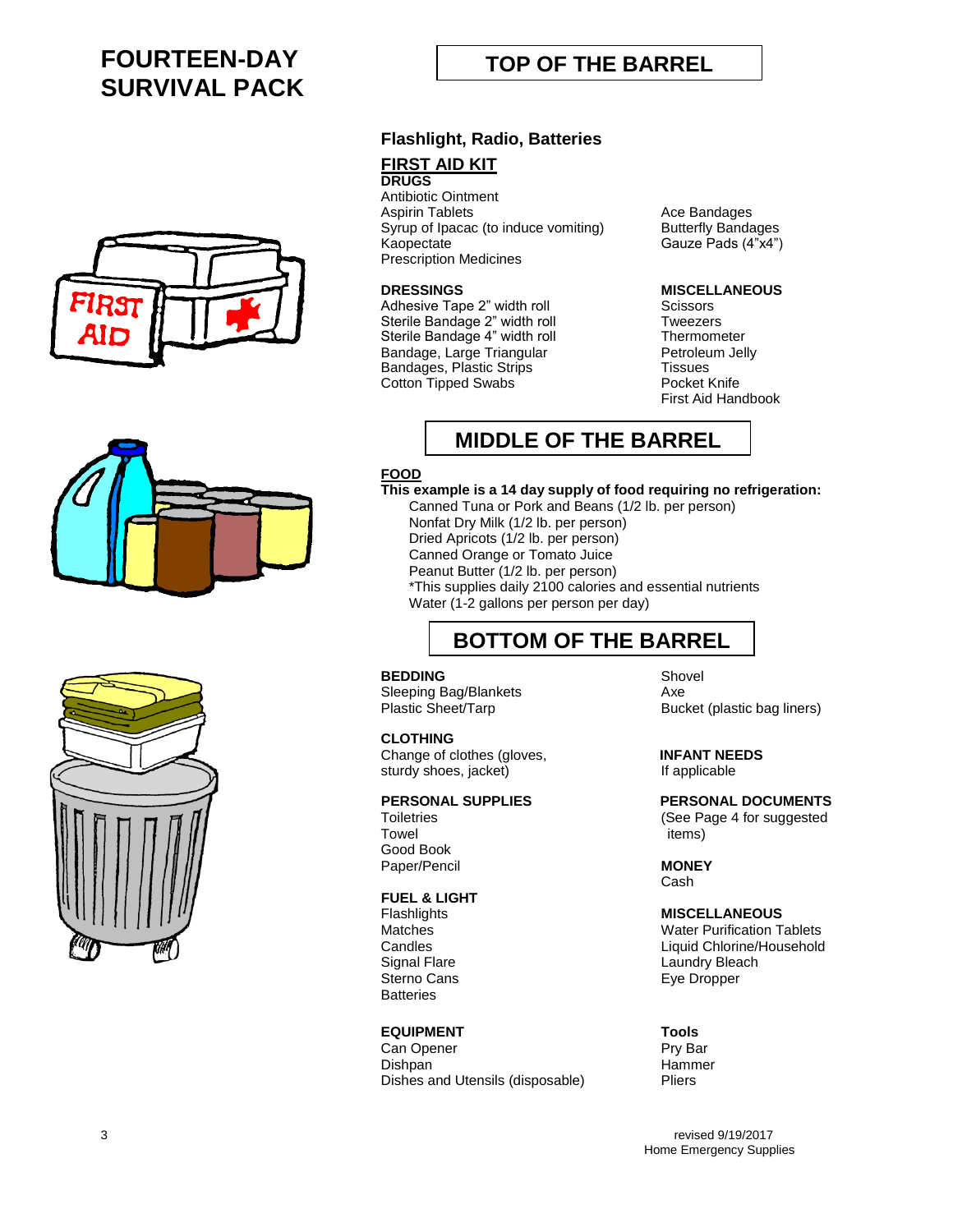## **SUGGESTED ADDITIONAL ITEMS**

Cash (small denominations) Cooking Utensils Eyeglasses Heavy Duty Aluminum Foil Bucket **Axe, Hammer and Assorted Tools Bucket** Household Cleanser/Detergent Filament Tape Toys for Children **Plastic Eating Utensils** Personal Hygiene (toothbrush/paste, Telephone Numbers Paper Towels, Plates and Cups Tent, Tarp or Plastic Sheet

Bar Soap Outdoor Grill, Camp Stove, Chafing Dish, etc. Deodorant, feminine supplies, etc.) Smoke Detector (with spare batteries) Hand Towel Escape Ladder (for multi-story structure)

Personal documents (place in a plastic bag, which can be sealed and placed in your freezer):

Birth Certificates Health Papers Passports U.S. Service Discharge Papers Ownership Certificates (for autos, trailers, boats, etc.) Social Security Cards Insurance Policies (Health, Life and Auto) Will Certificates of Authenticity (for objects of art, etc.) Household Inventory List of Contents Photographs of Contents of Every Room (take photos from two angles of each room) Photographs of Jewelry (placed on dark cloth) Genealogy (family tree) Copies of Prescriptions

# **SURVIVAL KIT FOR AUTO**

**Blankets** 

Drinking Water (suggest Mylar packets to conserve space) Change of Clothes (gloves, sturdy shoes, coat, hat, rain gear, etc.) Coins (for phone calls) Fire Extinguisher (ABC type) First Aid Kit and Manual Emergency Signal Device (light sticks, battery type flasher, reflector, etc.) Flashlight (fresh batteries and spare bulbs) Food (nonperishable: nutrition bar, trail mix, etc.) Local Maps Polyethylene Rope (for towing, rescue, etc.) Paper and Pencil Pre-moistened Towelettes Prescription Medicines Sealable Plastic Bags Short Rubber Hose (for siphoning) Small Mirror (signaling for help) Toilet Tissue Whistle (signaling for help) Tools (spare tire, jack, lug wrench, pliers, screwdriver, wire, etc.) Backpack (suitable to carry supplies if you need to walk home)

### **You will duplicate resources in the various containers and/or locations Duplication will be a good thing**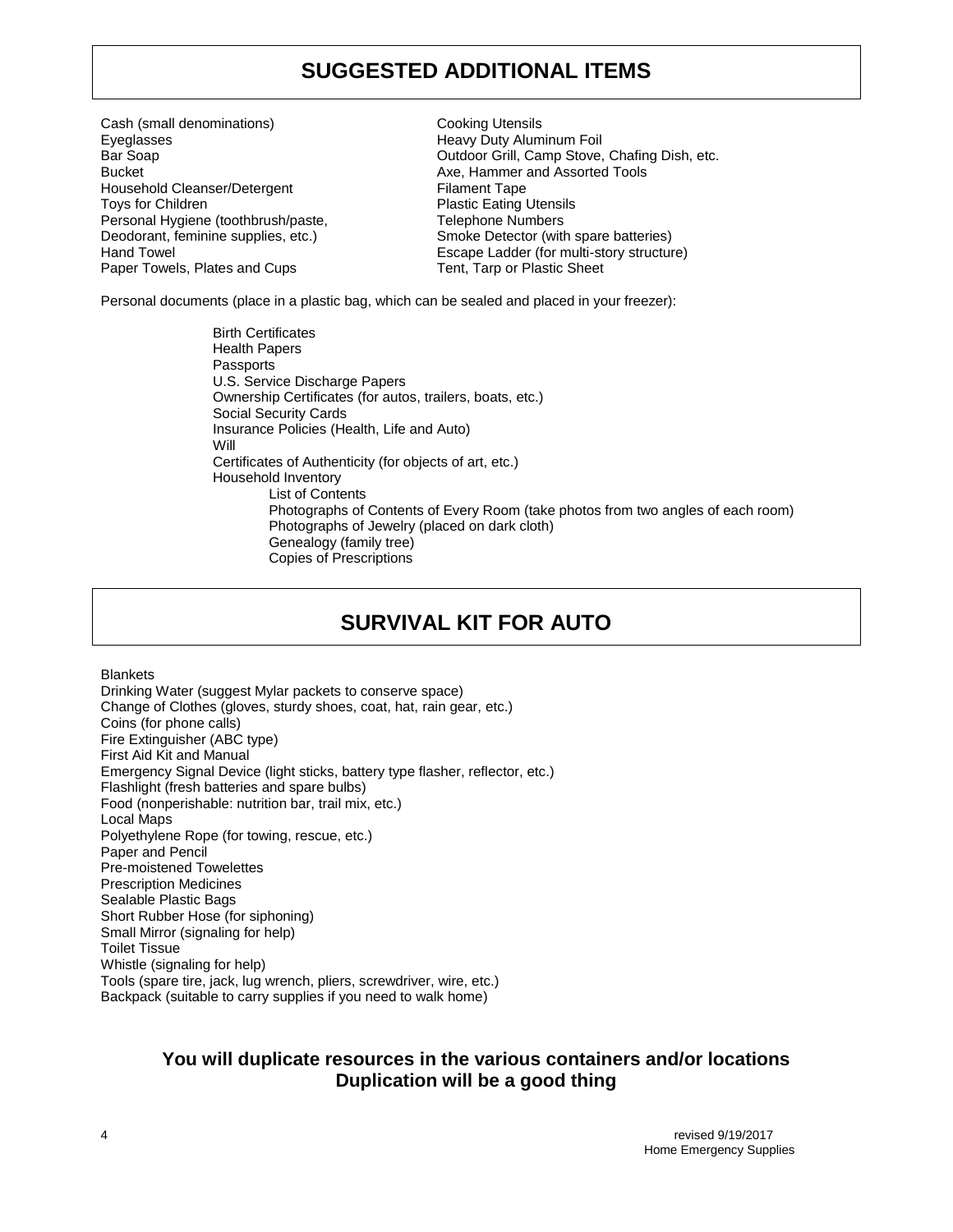# **W A T E R**

You need a minimum of one gallon of water per day per person for drinking – a total of 14 gallons per person for a two-week period. Additionally, another gallon per person per day for food preparation, bathing, brushing teeth, and dishwashing will be needed.

A family of four would require a minimum of 112 gallons of water for a two-week period. Do not overlook the water supply in the hot water tank and the toilet tank (be sure to shut off the incoming water valve in case the local water supply is not safe).

Store water reserves in thoroughly washed, clean containers. Plastic containers with tight-fitting caps are best. Glass jugs may be used but plastic has the advantage of being shatterproof and lightweight. Metal containers tend to give water an unpleasant taste.

Clean water stored in clean containers with tight-fitting lids will remain palatable for an indefinite period. If using purchased water, follow expiration dates or rotate water every six months. Check the containers occasionally for leaks or cloudiness. If the water starts to look or taste bad, change it. If you have any doubts about the safety of the water to be stored, purify it before you store it.

## **To Purify Water**

- 1. The safest method of purifying water is to boil it vigorously for 1 to 3 minutes. To improve the taste of the water after boiling, pour the water from one container to another several times.
- 2. You can also purify water by adding any household unscented bleach solution that contains 5.25 percent of sodium hypochlorite (most common bleach solutions contain this amount). Add the bleach solution to the water in a clean container. Mix thoroughly by stirring or shaking. Let stand for 30 minutes. The following table shows the proper amount of 5.25 percent solution to add to water.
- 3. You can safely use water purification tablets that release chlorine or iodine to purify water. They are inexpensive and available at most sporting goods stores and some drugstores. Or buy a manual pump style water filtration unit from a sporting goods store.

| <b>Amount of Water</b>   | Amount of solution to add to: |                     |
|--------------------------|-------------------------------|---------------------|
|                          | <b>Clear water</b>            | <b>Cloudy water</b> |
| 1 quart $-$ (1/4 gallon) | 2 drops                       | 4 drops             |
| 1 gallon                 | 8 drops                       | 16 drops            |
| 5 gallons                | $\frac{1}{2}$ teaspoon        | 1 teaspoon          |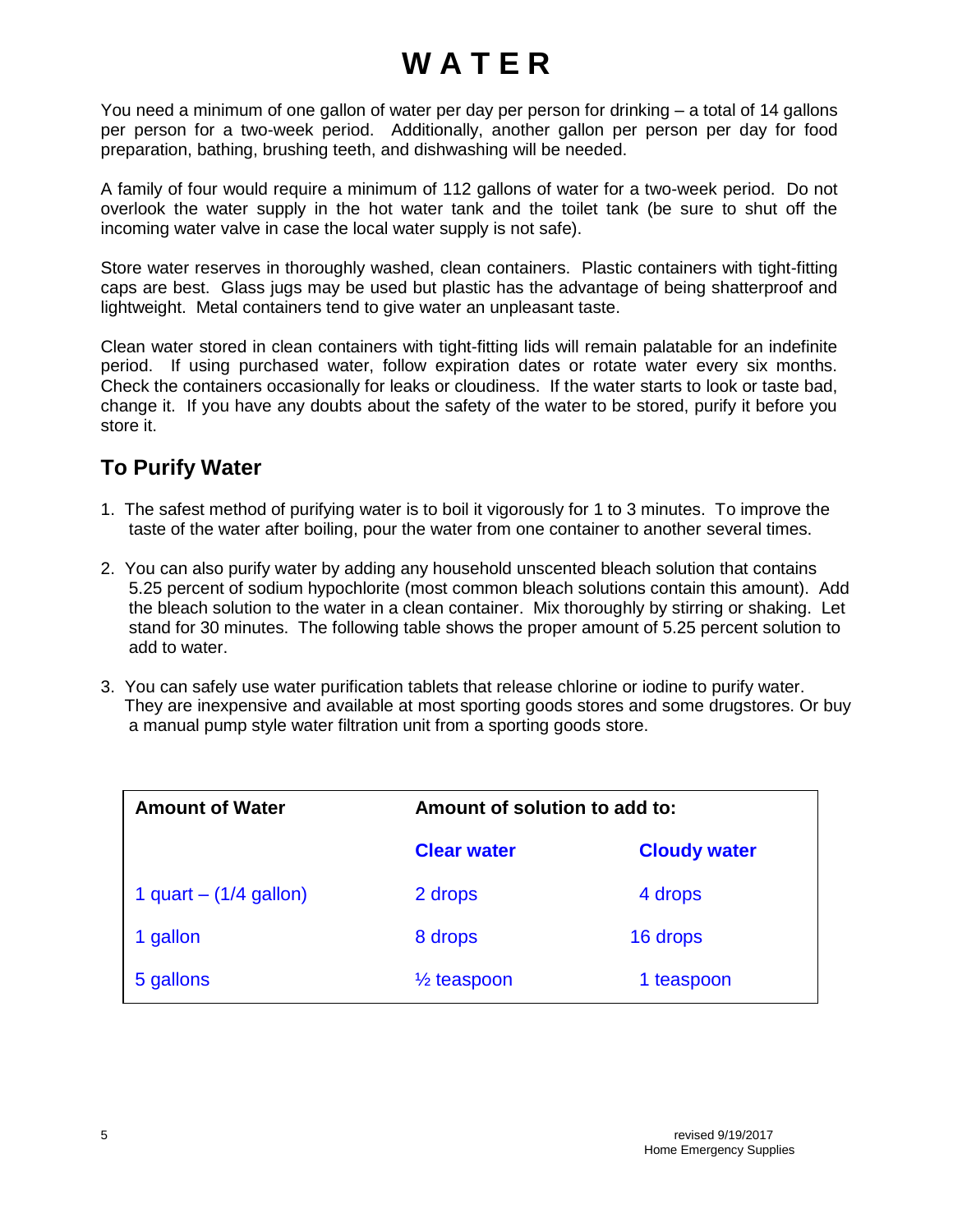# **HELPFUL HINTS FOR STORING FOOD**

The following information on pantry shelf storage is taken from the pamphlet "Food Storage in the Home (EC 257 rev.)" published by the Utah State University Extension in Logan. It is reprinted for your information, in the hope it will better prepare you and your family for emergency situations.

**Temperature:** Store food in the coldest cabinets, not over ranges or by refrigerator exhausts. Use the coolest spots (cellars, garages, outside utility sheds) for storing large quantities of potatoes or onions, and for long-term storage of canned foods.

**Time:** Most staples and canned foods have expiration dates, you should buy no more than you expect to use in the recommended storage times, as flavors will fade and textures may wilt. Date your foods, and then remember to check the cabinets every six months to use up the oldest items.

**Buying:** Purchase the freshest looking package. Messy or shopworn labels indicate old stock. Do not buy cans with swollen ends, as the food inside has gone bad.

| <b>CANNED AND DRIED FOODS</b>                |           |  |
|----------------------------------------------|-----------|--|
| Fruits, Canned (store in cool area)          | 12 months |  |
| Fruits, Dried (place in air-tight container) | 6 months  |  |
| Gravy, Canned                                | 12 months |  |
| Meat, Fish, Poultry                          | 12 months |  |
| Pickles, Olives (refrigerate after opening)  | 12 months |  |
| Soups, Canned (store in cool area)           | 12 months |  |
| Vegetables, Canned (store in cool area)      | 12 months |  |
| Vegetables, Dried (store in cool area)       | 12 months |  |

### **HERBS, SPICES AND CONDIMENTS**

| Catsup (opened)                        | 1 month   |
|----------------------------------------|-----------|
| <b>Whole Spices</b>                    | 12 months |
| <b>Ground Spices</b>                   | 6 months  |
| Herbs (place in airtight container)    | 6 months  |
| Hot Pepper Sauce, Worcestershire Sauce | 24 months |
|                                        |           |

*For the above items always check the aroma, when it fades, replace the items.*

| Baking Powder (keep covered and dry)                | 18 months |
|-----------------------------------------------------|-----------|
| Bouillon Cubes (keep covered and dry)               | 12 months |
| Bread Crumbs, Dried (keep covered and dry)          | 6 months  |
| Cereals, Ready-to-Eat (keep covered and dry)        | 4 months  |
| Cereals, Cooking (keep covered and dry)             | 6 months  |
| Chocolate, Pre-melted (store in cool area)          | 12 months |
| Chocolate, Semisweet (store in cool area)           | 24 months |
| Chocolate, Unsweetened (store in cool area)         | 18 months |
| Coffee, Canned-Unopened (refrigerate after opening) | 1 month   |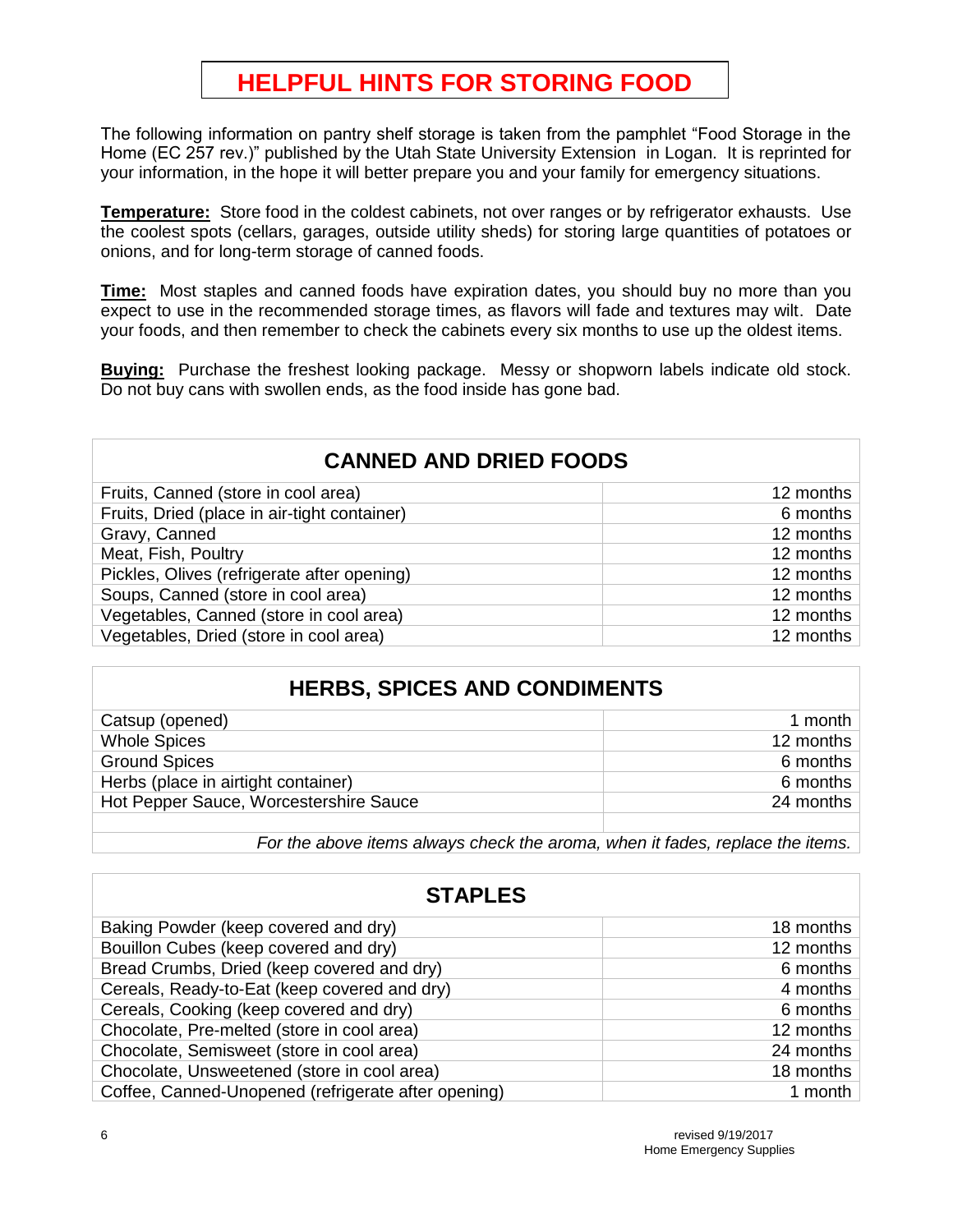# **STAPLES (continued)**

| 1 month      |
|--------------|
| 6 months     |
| 6 months     |
| 12 months    |
| 18 months    |
| 18 months    |
| 12 months    |
| 6 months     |
| $24+$ months |
| 12 months    |
| 6 months     |
| 3 months     |
| $1/3$ month  |
| 8 months     |
| 4 months     |
| 24+ months   |
| 4 months     |
| 24+ months   |
| 18 months    |
| 36 months    |
| 36 months    |
|              |

# **MIXES AND PACKAGED FOODS**

| Cake Mixes (store in cool area, keep dry)            | 12 months |
|------------------------------------------------------|-----------|
| Casserole Mixes (store in cool area, keep dry)       | 18 months |
| Cookies, Packaged (keep tightly covered)             | 4 months  |
| Crackers (keep tightly covered)                      | 3 months  |
| Frosting, Cans, or Mixes                             | 8 months  |
| Hot Roll Mix (open and place in air-tight container) | 18 months |
| Pancake Mix (place in airtight container)            | 6 months  |
| Pie Crust Mix                                        | 8 months  |
| Potatoes, Instant (keep in original Package)         | 18 months |
| Toaster Pop-ups (store in airtight container)        | 3 months  |

## **MISCELLANEOUS**

| Coconut (refrigerate after opening)                                | 12 months |
|--------------------------------------------------------------------|-----------|
| <b>Instant Breakfasts</b>                                          | 6 months  |
| Nuts (refrigerate after opening)                                   | 9 months  |
| Onions, Potatoes, and Sweet Potatoes                               | 2 weeks   |
| (Store at room temperature. For longer storage, keep below 50      |           |
| degrees, but not refrigerated. Keep dry and out of sun. Plan short |           |
| storage in spring, when sprouting is a serious problem)            |           |
| Cheese, Parmesan (keep tightly closed)                             | 2 months  |
| Peanut Butter, Unopened                                            | 9 months  |
| Peanut Butter, Opened                                              | 2 months  |